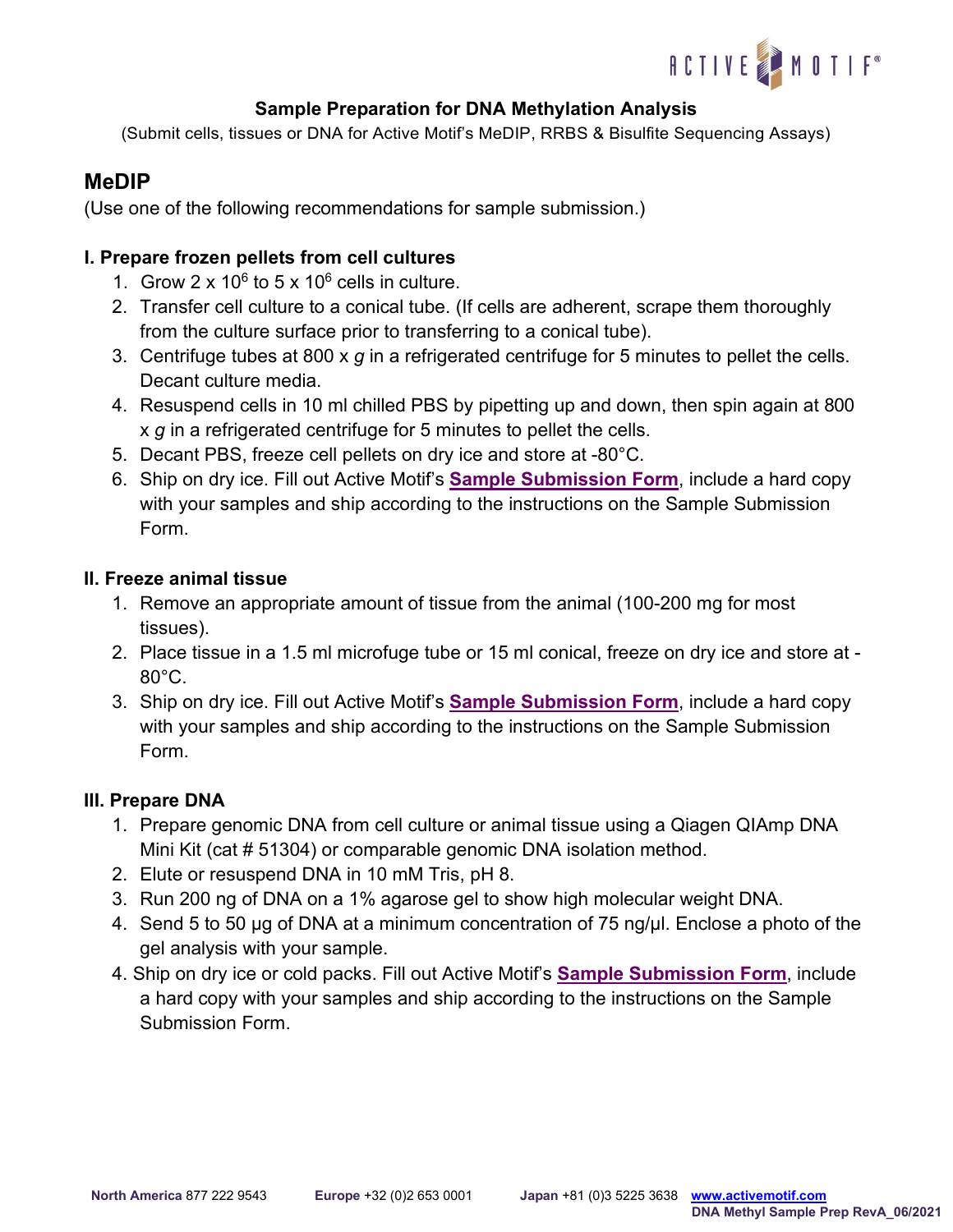

# **RRBS**

(Use one of the following recommendations for sample submission.)

### **I. Prepare frozen pellets from cell cultures**

- 1. Grow  $1 \times 10^5$  to  $5 \times 10^6$  cells in culture.
- 2. Transfer cell culture to a conical tube. (If cells are adherent, scrape them thoroughly from the culture surface prior to transferring to a conical tube).
- 3. Centrifuge tubes at 800 x *g* in a refrigerated centrifuge for 5 minutes to pellet the cells. Decant culture media.
- 4. Resuspend cells in 10 ml chilled PBS by pipetting up and down, then spin again at 800 x *g* in a refrigerated centrifuge for 5 minutes to pellet the cells.
- 5. Decant PBS, freeze cell pellets on dry ice and store at -80°C.
- 6. Ship on dry ice. Fill out Active Motif's **[Sample Submission Form](https://www.activemotif.com/catalog/1071/dna-methylation-services)**, include a hard copy with your samples and ship according to the instructions on the Sample Submission Form.

### **II. Freeze animal tissue**

- 1. Remove an appropriate amount of tissue from the animal (20-200 mg for most tissues).
- 2. Place tissue in a 1.5 ml microfuge tube or 15 ml conical, freeze on dry ice and store at -80°C.
- 3. Ship on dry ice. Fill out Active Motif's **[Sample Submission Form](https://www.activemotif.com/catalog/1071/dna-methylation-services)**, include a hard copy with your samples and ship according to the instructions on the Sample Submission Form.

### **III. Prepare DNA**

- 1. Prepare genomic DNA from cell culture or animal tissue using a Qiagen QIAmp DNA Mini Kit (cat # 51304) or comparable genomic DNA isolation method.
- 2. Elute or resuspend DNA in 10 mM Tris, pH 8.
- 3. Run 100-200 ng of DNA on a 1% agarose gel to show high molecular weight DNA.
- 4. Send 100 ng to 10 µg of DNA at a minimum concentration of 5 ng/µl. Enclose a photo of the gel analysis with your sample.
- 5. Ship on dry ice or cold packs. Fill out Active Motif's **[Sample Submission Form](https://www.activemotif.com/catalog/1071/dna-methylation-services)**, include a hard copy with your samples and ship according to the instructions on the Sample Submission Form.